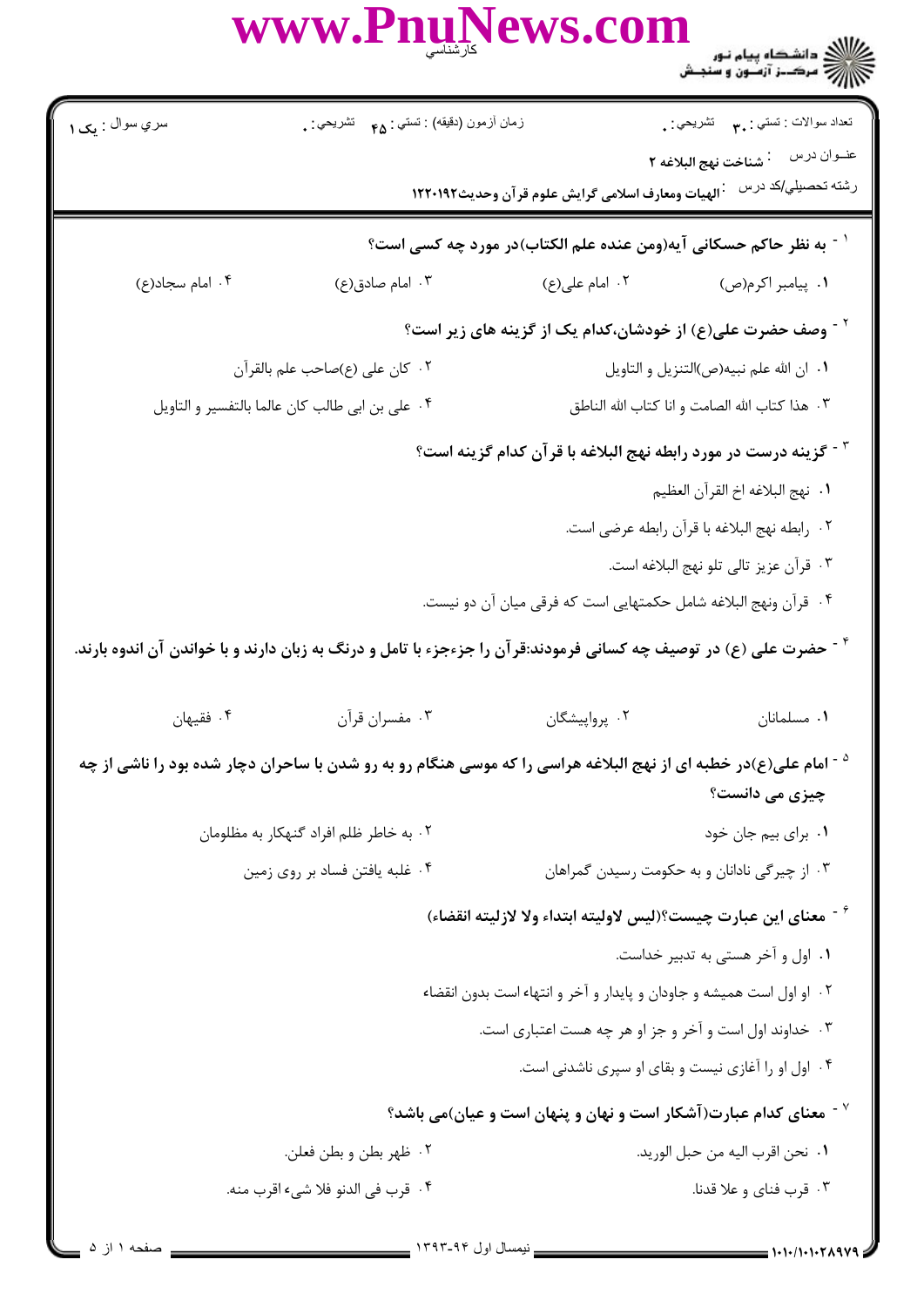WWW.PnuNews.com

| سري سوال : <b>۱ يک</b> |                                    | زمان أزمون (دقيقه) : تستى : ۴۵ — تشريحي : . |                                                                                                           | نعداد سوالات : تستي : ٣. تشريحي : .               |
|------------------------|------------------------------------|---------------------------------------------|-----------------------------------------------------------------------------------------------------------|---------------------------------------------------|
|                        |                                    |                                             |                                                                                                           |                                                   |
|                        |                                    |                                             | الهيات ومعارف اسلامي گرايش علوم قرآن وحديث١٢٢٠١٩٢                                                         | رشته تحصبل <i>ي </i> كد درس                       |
|                        |                                    |                                             | <sup>^ -</sup> كدام گزينه در رابطه با وحدت ذات اقدس احديت صحيح است؟                                       |                                                   |
|                        |                                    |                                             | ٠١. وحدت ذات اقدس احديت،وحدت عددى نيست.                                                                   |                                                   |
|                        |                                    |                                             | ٠٢ وحدت ذات اقدس، در مقابل انثينيت وكثرت است.                                                             |                                                   |
|                        |                                    |                                             | ۰۳ این نوع از وحدت با صفت کمی (قلت)متصف می شود.                                                           |                                                   |
|                        |                                    |                                             | ۰۴ وجود خدا به نحوی است که فرض تکرر برای او متصور است.                                                    |                                                   |
|                        |                                    |                                             | <sup>9 -</sup> كدام گزينه وصف زندگی رسول خدا از زبان حضرت علی نمی باشد؟                                   |                                                   |
|                        |                                    |                                             | ٠١. براي همراهي با نزديكان،گاه غذاي كافي مي خورد.                                                         |                                                   |
|                        |                                    |                                             | ۰۲ او طبیبی بود که به وسیله طب و معالجه ی خود،همواره گردش می کرد.                                         |                                                   |
|                        |                                    |                                             |                                                                                                           | ۰۳ پیامبر همچون بندگان می نشست.                   |
|                        |                                    |                                             | ۰۴ پیامبر با دست خود پای افزار خود را پینه می زد.                                                         |                                                   |
|                        |                                    |                                             | ً ` ` معناى عبارت(وما محمد الا رسول قد خلت من قبله الرسل) كدام گزينه مى باشد؟                             |                                                   |
|                        |                                    |                                             | ۰۱ محمد فرستاده ای است که بعد از او رسالت دیگری نیست.                                                     |                                                   |
|                        |                                    |                                             | ۰۲ محمد جز فرستا ه ای نیست که پیامبران از قبل او را تایید کرده اند.                                       |                                                   |
|                        |                                    |                                             | ۰۳ محمد فرستاده ای است که پیامبران دیگر او را تنها نگذاشته اند.                                           |                                                   |
|                        |                                    |                                             | ۰۴ محمد جز فرستاده ای نیست که پیش از او پیامبرانی گذشته اند.                                              |                                                   |
|                        |                                    |                                             | <sup>۱۱ -</sup> عبارت است از سلامت از تنافر حروف،غرابت استعمال،مخالفت قیاس صرفی و کراهت در شنیدن.         |                                                   |
| ۰۴ فصاحت مكالمه        | ۰۳ فصاحت متكلم                     |                                             | ٢. فصاحت كلام                                                                                             | ١. فصاحت كلمه                                     |
|                        |                                    |                                             |                                                                                                           | <sup>۱۲ -</sup> عبارت(تخففوا تلحقوا)به چه معناست؟ |
|                        | ۰۲ با تقوا باشید تا زودتر برسید.   |                                             | ۰۱ از پیش رفتگان باشید تا زودتر برسید.                                                                    |                                                   |
|                        | ۰۴ خوش اخلاق باشید تا زودتر برسید. |                                             |                                                                                                           | ۰۳ سبکباران باشید تا زودتر برسید.                 |
|                        |                                    |                                             | <sup>۱۳ -</sup> کدام گزینه معنای عبارت (وگوی سبقت بهشت است و آن که بدان نرسد،برایش غایت آتش است.)می باشد. |                                                   |
|                        | ٢. السقه الجنه والغايه النار       |                                             |                                                                                                           | ٠١. ان اليوم المضمار و غدا الباق                  |
|                        | ۰۴ ان اليوم الباق و الغايه النار   |                                             |                                                                                                           | ٠٣ السقه النار و الغايه الجنه                     |
|                        |                                    |                                             |                                                                                                           |                                                   |
|                        |                                    |                                             |                                                                                                           |                                                   |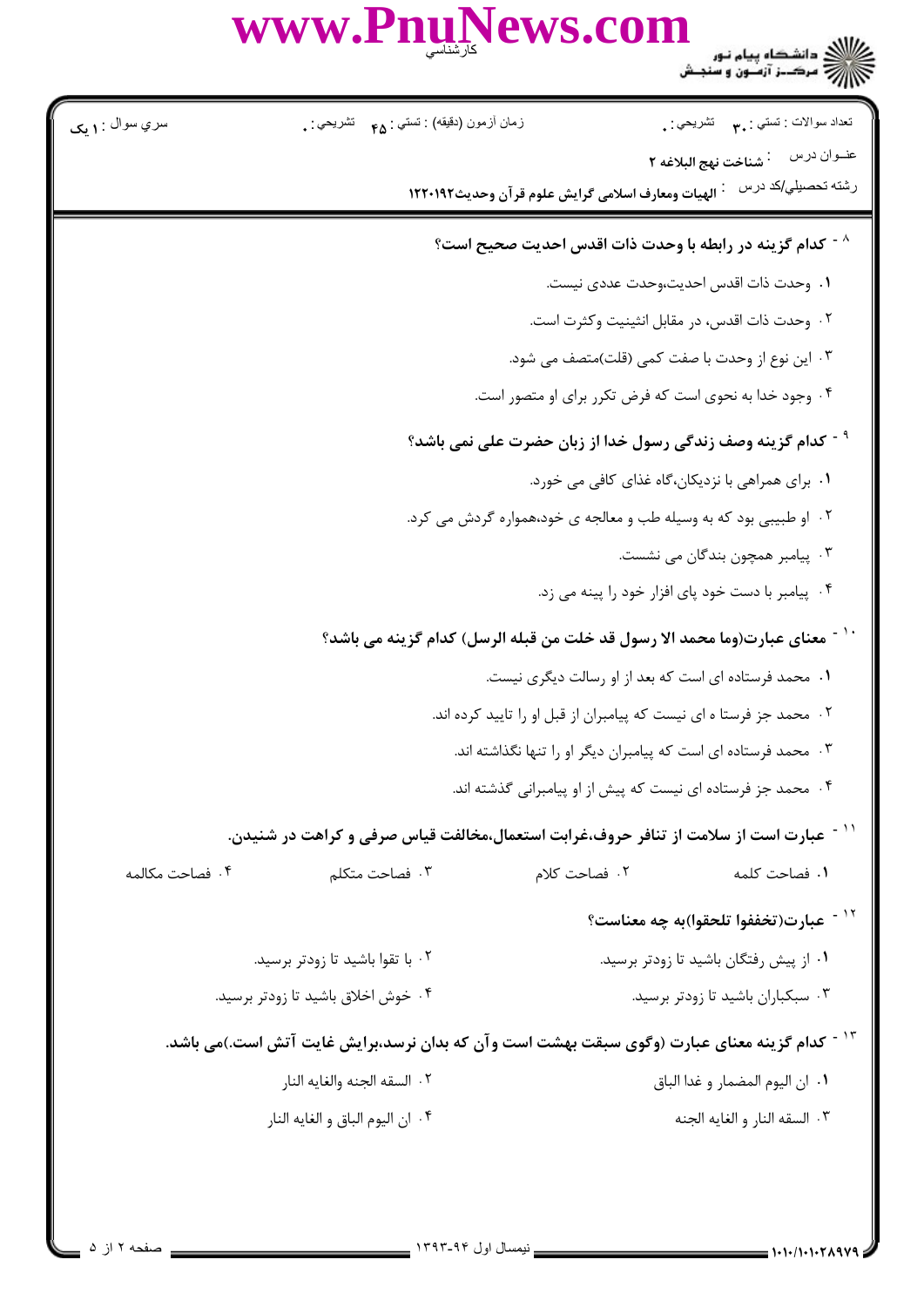|                                                                                                                                                                             | WWW.PnuNews.com                                                               |                                                                | ے :<br>حکالات دانشگاہ پیام نور<br>حکالات مرکبز آزمیوں و سنجش                    |  |  |
|-----------------------------------------------------------------------------------------------------------------------------------------------------------------------------|-------------------------------------------------------------------------------|----------------------------------------------------------------|---------------------------------------------------------------------------------|--|--|
| سري سوال : <b>۱ يک</b>                                                                                                                                                      | زمان أزمون (دقيقه) : تستي : ۴۵ $\bullet$ تشريحي : .                           |                                                                | تعداد سوالات : تستبي : ٣ <b>. س</b> تشريحي : .                                  |  |  |
|                                                                                                                                                                             |                                                                               |                                                                | عنـوان درس         شناخت نهج البلاغه ٢                                          |  |  |
|                                                                                                                                                                             |                                                                               | الهيات ومعارف اسلامي گرايش علوم قرآن وحديث١٢٢٠١٩٢              | رشته تحصيلي/كد درس                                                              |  |  |
|                                                                                                                                                                             |                                                                               |                                                                | <sup>۱۴ -</sup> خطبه جهادیه امام با چه عبارتی آغاز می شود؟                      |  |  |
|                                                                                                                                                                             | ٢. اما بعد،فان الجهاد لباس التقوى                                             |                                                                | ٠١. اما بعد،فان الجهاد فتحه الله لخاصه اوليائه                                  |  |  |
|                                                                                                                                                                             | ۰۴ اما بعد،فان الجهاد باب من ابواب الجنه                                      |                                                                | ٠٣ اما بعد،فان الجهاد جنته الوثيقه                                              |  |  |
|                                                                                                                                                                             |                                                                               |                                                                | <sup>۱۵ -</sup> فصاحت سخنوران عصر جاهلی چه ویژگی داشته؟                         |  |  |
|                                                                                                                                                                             |                                                                               | ۰۱ در رابطه با فرشتگان و اوصاف آنان و عباداتشان سخن ها داشتند. |                                                                                 |  |  |
| ۰۲ بیان مواعظی بود در مورد یاد مرگ،نکوهش دنیا یا تشویق به جنگ                                                                                                               |                                                                               |                                                                |                                                                                 |  |  |
|                                                                                                                                                                             |                                                                               |                                                                | ۰۳ اصحاب سخنور پیامبر گاه متنهای طولانی فصیحی داشتند.                           |  |  |
|                                                                                                                                                                             |                                                                               | ۰۴ از توصیف حیوانات نظیر شتر،اسب و گورخرو…احراز می کردند.      |                                                                                 |  |  |
|                                                                                                                                                                             |                                                                               |                                                                | <sup>۱۶ -</sup> (المرء مخبوء تحت لسانه)يعنى چه؟                                 |  |  |
| ۰۲ آدمی نهفته در زیر زبان خویش است.                                                                                                                                         |                                                                               | ۰۱ مرد درستکار در زیر زبان پنهان نمی شود.                      |                                                                                 |  |  |
|                                                                                                                                                                             | ۰۴ شخص خوب زبان را کنترل می کند.<br>۰۳ زبان انسان در زیر تیغ از کاری می افتد. |                                                                |                                                                                 |  |  |
| کدامیک از خطبه های حضرت علی (ع) با این عبارت آغاز می شود؟(کل شی ء خاشع له،و کل شی ء قائم به)                                                                                |                                                                               |                                                                |                                                                                 |  |  |
| ۰۴ خطبه زهرا                                                                                                                                                                | ۰۳ خطبه همام                                                                  | ٢. خطبه شقشقيه                                                 | ٠١ خطبه قاصعه                                                                   |  |  |
|                                                                                                                                                                             |                                                                               |                                                                | <sup>۱۸ -</sup> این شخص نهج البلاغه را معجزه قولی و اعجاز ادبی دانسته است؟      |  |  |
| ۰۴ واقدي                                                                                                                                                                    | ۰۳ جرج جرداق مسیحی                                                            | ۰۲ شیخ رضی                                                     | ۰۱ ابن اب <i>ی</i> الحدید                                                       |  |  |
| <sup>۱۹ -</sup> این عبارت امام علی(ع)گویا هم اکنون هر کدام شما به فرودگاه خود در زمین رسیده است.)ویژگی چه چیزی را بیان<br>فرموده است؟                                       |                                                                               |                                                                |                                                                                 |  |  |
| ۰۴ شهر محل سکونت                                                                                                                                                            | ۰۳ میدان جهاد                                                                 | ۰۲ قیامت                                                       | ۰۱ مرگ                                                                          |  |  |
|                                                                                                                                                                             |                                                                               |                                                                | <sup>۲۰ -</sup> به کار گرفتن لفظی است در غیر معنای اصلی خود به علاقه ی مشابهت ؟ |  |  |
| ۰۴ کنایه                                                                                                                                                                    | ۰۳ استعاره                                                                    | ۰۲ تشبیه                                                       | ۰۱ سجع                                                                          |  |  |
| <sup>۲۱ -</sup> در این عبارت (اما والله لقد تقمصها فلان:آری به خدا سوگند،فلان خلافت را بدون اینکه اندامش برای آن متناسب باشد،در<br>برکرد .) چه صنعتی در آن به کار رفته است؟ |                                                                               |                                                                |                                                                                 |  |  |
| $\cdot$ کنایه                                                                                                                                                               | ۰۳ استعاره                                                                    | ۰۲ تشبیه                                                       | ۰۱ سجع                                                                          |  |  |
|                                                                                                                                                                             |                                                                               |                                                                | <sup>۲۲ -</sup> از روش های مرور و مطالعه ی نهج البلاغه نمی باشد؟                |  |  |
| ۰۴ روش موضوعی                                                                                                                                                               | ۰۳ روش تجزیه ای                                                               | ۰۲ روش نموداری                                                 | ۰۱ روش ترتیبی                                                                   |  |  |
| $\Delta$ if $\Delta$ and $\Delta$                                                                                                                                           |                                                                               |                                                                |                                                                                 |  |  |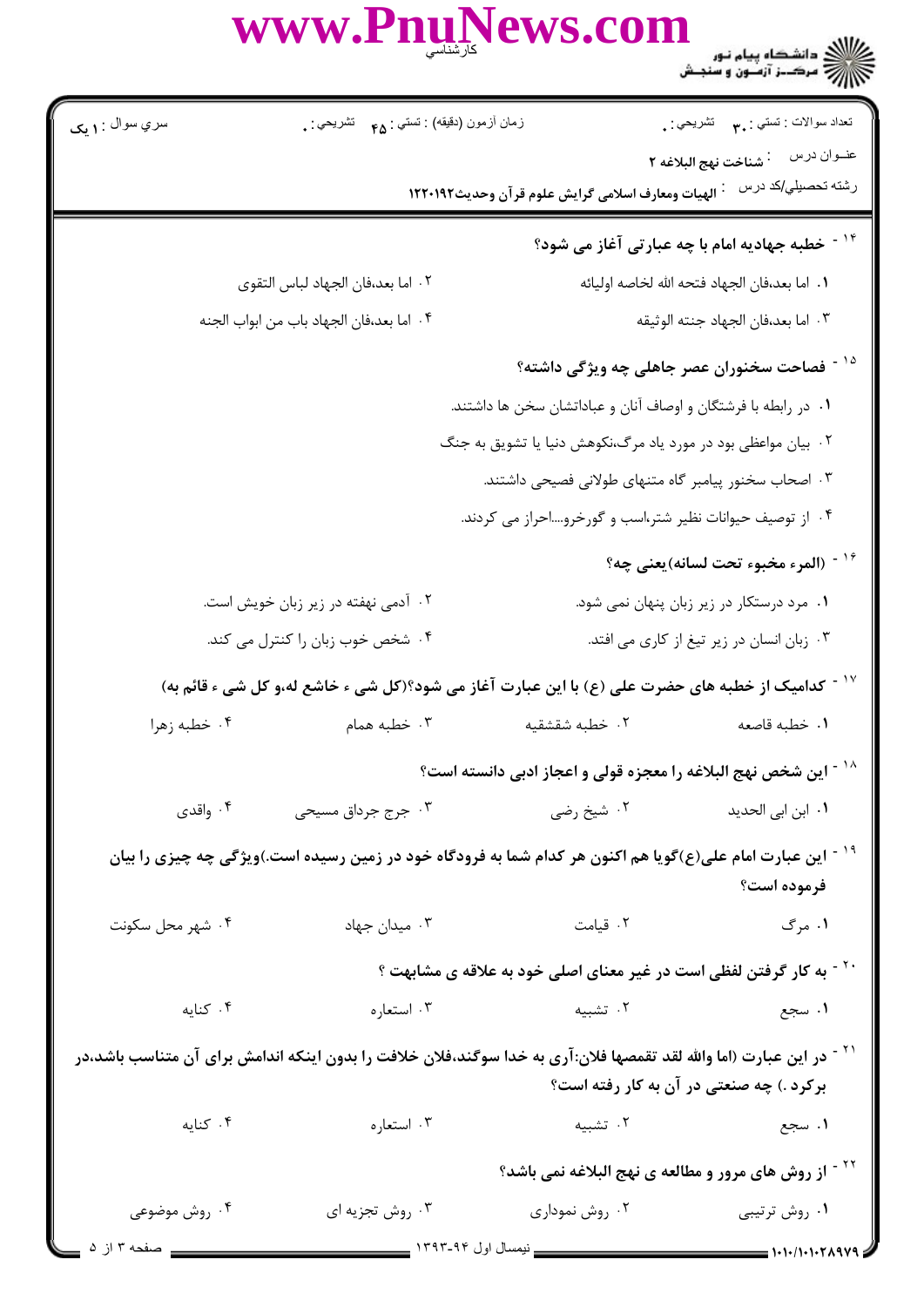| <b>WWW.P</b><br>کارشناسی                                                                       | ews.co                                                                                                                                                        |  |  |  |
|------------------------------------------------------------------------------------------------|---------------------------------------------------------------------------------------------------------------------------------------------------------------|--|--|--|
| زمان أزمون (دقيقه) : تستي : ۴۵ ٪ تشريحي : .                                                    | نعداد سوالات : تستبي : پم         تشريحي : .<br>عنــوان درس<br><sup>:</sup> شناخت نهج البلاغه ۲                                                               |  |  |  |
|                                                                                                | رشته تحصيلي/كد درس<br>الهيات ومعارف اسلامي گرايش علوم قرآن وحديث١٢٢٠١٩٢                                                                                       |  |  |  |
|                                                                                                | دراین روش ،برخی از خطبه ها ،نامه ها یا حکمتها مورد بررسی وشرح قرار می گیرد؟                                                                                   |  |  |  |
| ۰۳ روش تجزیه ای                                                                                | ۰۲ روش نموداری<br>۰۱ روش ترتیبی                                                                                                                               |  |  |  |
|                                                                                                | <sup>۲۴ -</sup> کتاب سخنان علی(ع) از نهج البلاغه اثر کیست؟                                                                                                    |  |  |  |
| ۰۲ جواد فاضل                                                                                   | ٠١ سيد مير حبيب الله بن محمد خوئي                                                                                                                             |  |  |  |
| ۴. سيد على نقى فيض الاسلام                                                                     | ۰۳ محمد علی انصاری قمی                                                                                                                                        |  |  |  |
| <sup>۲۵ -</sup> زیبا ترین و رساترین ترجمه ای که از نهج البلاغه صورت گرفته متعلق به چه کسی است؟ |                                                                                                                                                               |  |  |  |
| ۲. محمد تقی جعفری                                                                              | ۰۱ على اصغر فقيهي                                                                                                                                             |  |  |  |
| ۰۴ سید محمد مهدی جعفری                                                                         | ۰۳ سید جعفر شهیدی                                                                                                                                             |  |  |  |
|                                                                                                | <sup>۲۶ -</sup> این ترجمه روان و روشن است،به ضمیمه ی آن فهرست هایی دهگانه آورده تا راهنمای استفاده مطلوبتر از نهج البلاغه باشد<br>توسط عبد المجيد معادي خواه. |  |  |  |
| ٠٢ شرح نهج البلاغه                                                                             | ٠١. نهج البلاغخه خورشيد بي غروب                                                                                                                               |  |  |  |
| ۰۴ كتاب شريف نهج البلاغه                                                                       | ٠٣ نهج البلاغه سخنان امير المومنين على(ع)                                                                                                                     |  |  |  |
|                                                                                                | <sup>۲۷ -</sup> (فی ظلال نهج البلاغه) اثر کیست؟                                                                                                               |  |  |  |
| ۰۳ محمد تقی شوشتری                                                                             | ۰۲ محمد جواد مغنيه<br>۰۱ مهدی الهی قمشه ای                                                                                                                    |  |  |  |
| <sup>۲۸ -</sup> کدام یک از گزینه های زیر از آثار به صورت منتخب نهج البلاغه نمی باشد؟           |                                                                                                                                                               |  |  |  |
| ٠٢ طرائف الحكمه و بدائع المعرفه                                                                | ٠١ اوصاف پارسايان                                                                                                                                             |  |  |  |
| ۰۴ مائه كلمه من نهج البلاغه                                                                    | ٠٣ تحفه العابدين                                                                                                                                              |  |  |  |
|                                                                                                | <sup>۲۹ -</sup> مستدرک نهج البلاغه چه نوع آثاری هستند؟                                                                                                        |  |  |  |
|                                                                                                | ۱. تنظیم فهرست های کامل و کشف مطالب و تنظیمهای موضوعی و فرهنگهای تفصیلی از نهج البلاغه.                                                                       |  |  |  |
|                                                                                                | ۰۲ گرد آوری سخنان و نامه های حضرت علی(ع)به روش موضوعی.                                                                                                        |  |  |  |
|                                                                                                | ۰۳ گرد آوری سخنان ونامه های حضرت علی(ع)که در کتب مختلف موجود است ولی در نهج البلاغه نیامده.                                                                   |  |  |  |
|                                                                                                | ۰۴ گرد آوری اسناد برای رفع شبهه در مورد مدارک                                                                                                                 |  |  |  |
|                                                                                                | <sup>٣٠ -</sup> جزء آثار موضوعي نهج البلاغه نيست؟                                                                                                             |  |  |  |
| ٢.  نهج البلاغه از كيست؟ اثر محمد حسن آل ياسين                                                 | ۰۱ آموزش سید محمد مهدی جعفری                                                                                                                                  |  |  |  |
| ۴ · الآراء الاجتماعيه في نهج البلاغه اثر عبدالوهاب حمود                                        | ۰۳ آیین جهاد در نهج البلاغه از بنیاد نهج البلاغه                                                                                                              |  |  |  |
|                                                                                                |                                                                                                                                                               |  |  |  |

\_ نیمسال اول ۱۳۹۳-۹۴ \_